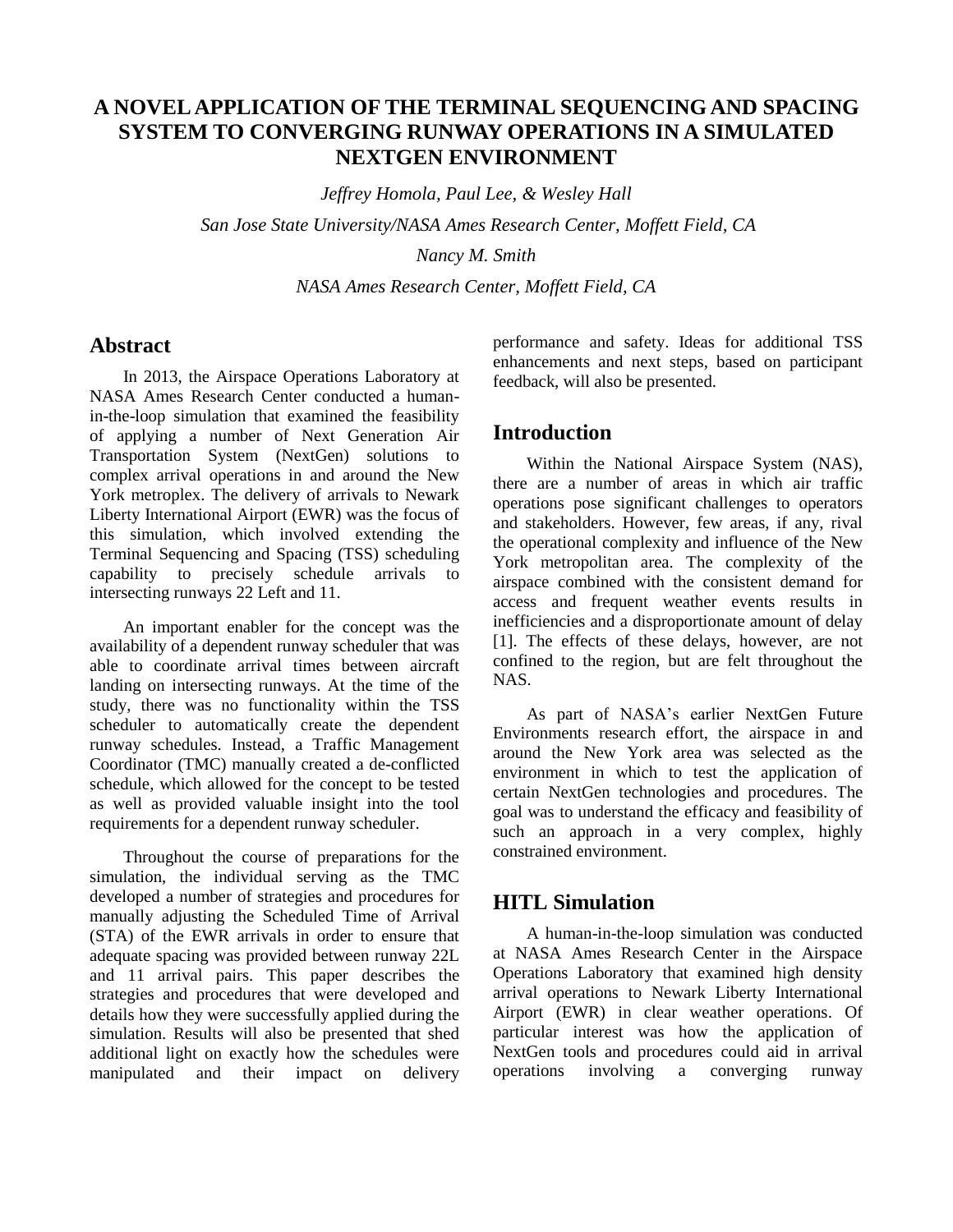configuration with a physical intersection such as the runway 22 Left (22L) and runway 11 configuration used at EWR today (Figure 1).



**Figure 1. Chart of EWR with converging runways 22L and 11 highlighted in green**

## *Terminal Sequencing and Spacing System*

A key enabler for testing high density arrival operations in the 22L-11 configuration at EWR was the use of the Terminal Sequencing and Spacing (TSS) system [2]. The TSS system is a suite of technologies that provides scheduling and controller support for enhanced precision of delivery to the runway. The scheduling component within TSS is the Traffic Management Advisor (TMA) [3], which is a scheduling tool used to develop an arrival sequence and Scheduled Times of Arrival (STA) assignments with de-conflicted merge points to aircraft landing on either independent runways or to parallel, dependent runways. Controller-Managed Spacing (CMS) tools, **12** as part of TSS, provide decision support to controllers in sequencing, spacing, and schedule conformance in the TRACON [4]. Despite the enhancements that TSS provides, scheduling to converging runways within TMA is currently not

supported. Through this simulation, TMA was adapted for application in a new operational context in which de-conflicted arrival scheduling to converging runways was successfully achieved through manual intervention.

#### *Experiment Design*

The experiment design of the simulation included a Baseline and Future Environment condition (FE2). A full description of the simulation with comprehensive results can be found in [5]. Common to both conditions were Area Navigation (RNAV) arrival procedures designed to provide Optimum Profile Descent (OPD) trajectories, which allowed for more efficient delivery of arrivals to the runway with greater predictability and reduced control instructions. Figure 2 presents the arrival routings to EWR that were used and adapted into TMA for scheduling.



**Figure 2. Arrival procedures to EWR** 

In the Baseline condition, TRACON controllers attempted to deliver aircraft to the runway via the defined OPD procedures with minimal intervention and without the requirement to adhere to a schedule. Although a TRACON Runway Coordinator position worked to provide the controllers with a manageable sequence, it was often necessary for the arrivals to runway 11 to be vectored off of their lateral trajectory in order to ensure a safe delivery sequence with the predominant flow of 22L arrivals to the converging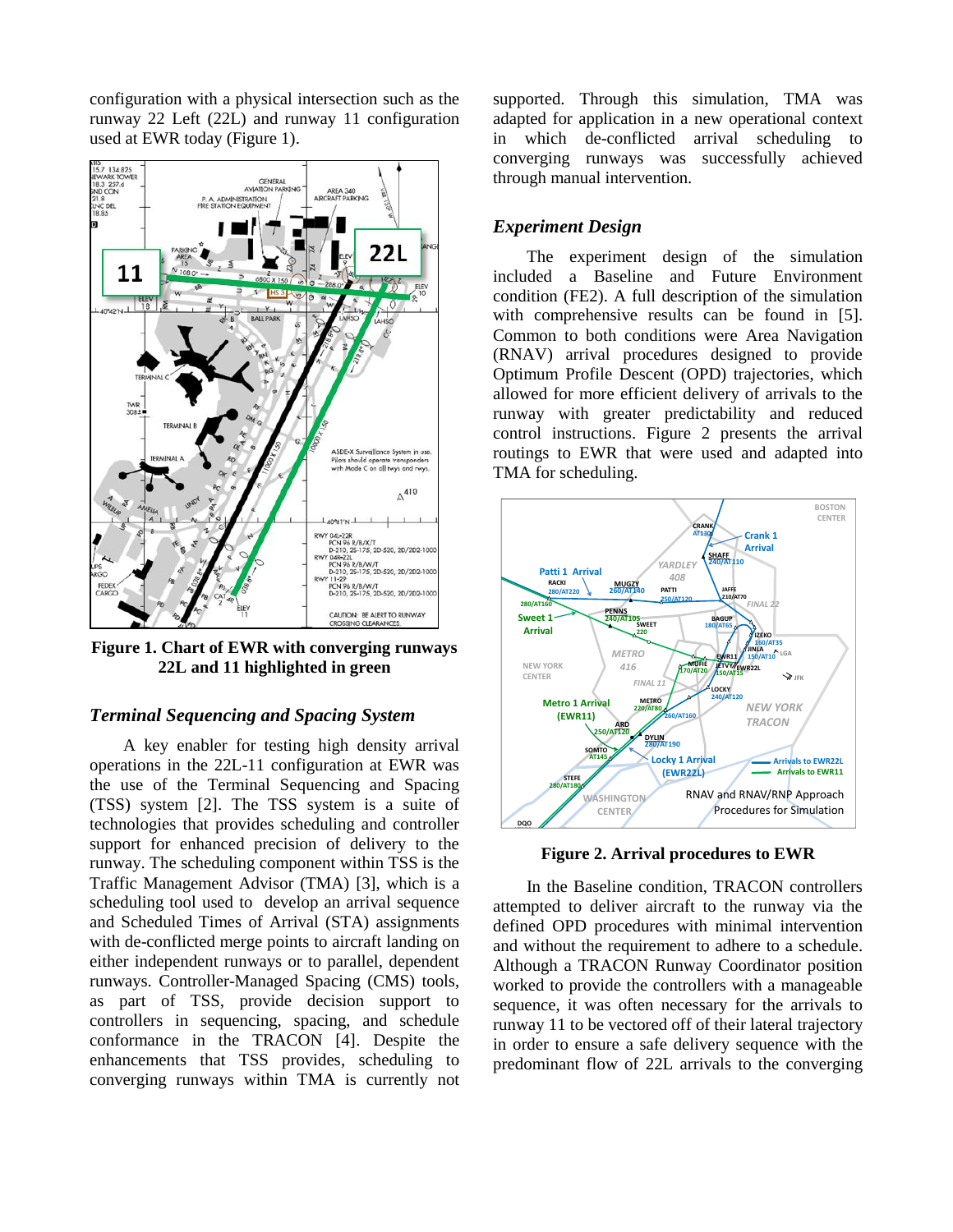runways. To aid in this task, the final controller for runway 11 was provided with the Converging Runway Display Aid (CRDA) to visualize the position of runway 22L arrivals relative to the runway 11 arrivals in order to ensure adequate separation at the runway threshold [6]. Overall, the Baseline condition served as a point of comparison to highlight differences in performance, safety, efficiency, and throughput.

In the FE2 condition, TSS support was provided in the form of scheduling and decision support tools. TRACON controllers were provided with timelines integrated with their displays, which provided better awareness of the arrival sequence and the associated schedule conformance. Additionally, slot markers were displayed for each aircraft that enabled the TRACON controllers to conform to the STA more precisely. The final controller for runway 11 continued to have the CRDA displayed for additional support. Enhancements to the TMA scheduler were also provided that enabled schedule adjustments in support of converging runway operations to be performed manually by a Traffic Management Coordinator (TMC) position – referred to hereafter as the arrival planner.

# **Arrival Planner Position and Problem Description**

The simulation focused on an arrival problem that involved a runway configuration consisting of converging runways 22L and 11. Because TMA is currently unable to develop a de-conflicted schedule for such a configuration, the decision was made to emulate such functionality through the actions of an arrival planner that created dependent schedules (i.e., de-conflicted runway threshold times) for the 22L and 11 arrivals by manually adjusting the STAs of specific aircraft using the TMA timeline. It should be noted that ideally this functionality would be incorporated into TMA at some point such that deconflicted intersecting runway scheduling would be performed without the need for manual adjustments.

The role of the arrival planner position in this simulation was multi-faceted. This individual served as a schedule monitor, cross-facility coordinator, in addition to schedule de-confliction. Although each role was important and deserving of further detail, this paper will focus on the arrival planner's role and actions as they pertain particularly to using TMA to de-conflict arrivals landing on converging runways. To understand how TMA was used in this context, however, it is first important to understand the nature of the problem that the arrival planner was tasked to solve.

## *Converging Runway Configuration*

The primary concern with converging runway operations is that two aircraft will be present on the same runway simultaneously. Therefore, it is important to ensure that an arrival on one runway is clear of the runway intersection in advance of the next arrival on the other runway. From Figure 1, it can be seen that the geometry of the runway 22L-11 configuration is such that the intersection is near the threshold of 22L and at the far end of runway 11. This difference meant that arrivals to 22L cleared the intersection quickly while the time necessary for an arrival to 11 to reach and clear the intersection was greater. The greater time requirement also meant that there was greater uncertainty associated with the timing and ability for runway 11 arrivals to reach the intersection and clear the runway in the event of a "go-around." As a result, when considering the sequence of arrivals to both runways in terms of how to pair the aircraft, 22L arrivals were always assigned as the lead aircraft and runway 11 arrivals as the following aircraft. Based on this pairing assignment, the guideline used for ensuring adequate spacing at the runway was for the 22L arrival to be clear of the intersection by the time the runway 11 arrival reached its threshold (see Figure 3).



**Figure 3. Requirements for adequate spacing at the runway for arrivals to runways 22L and 11**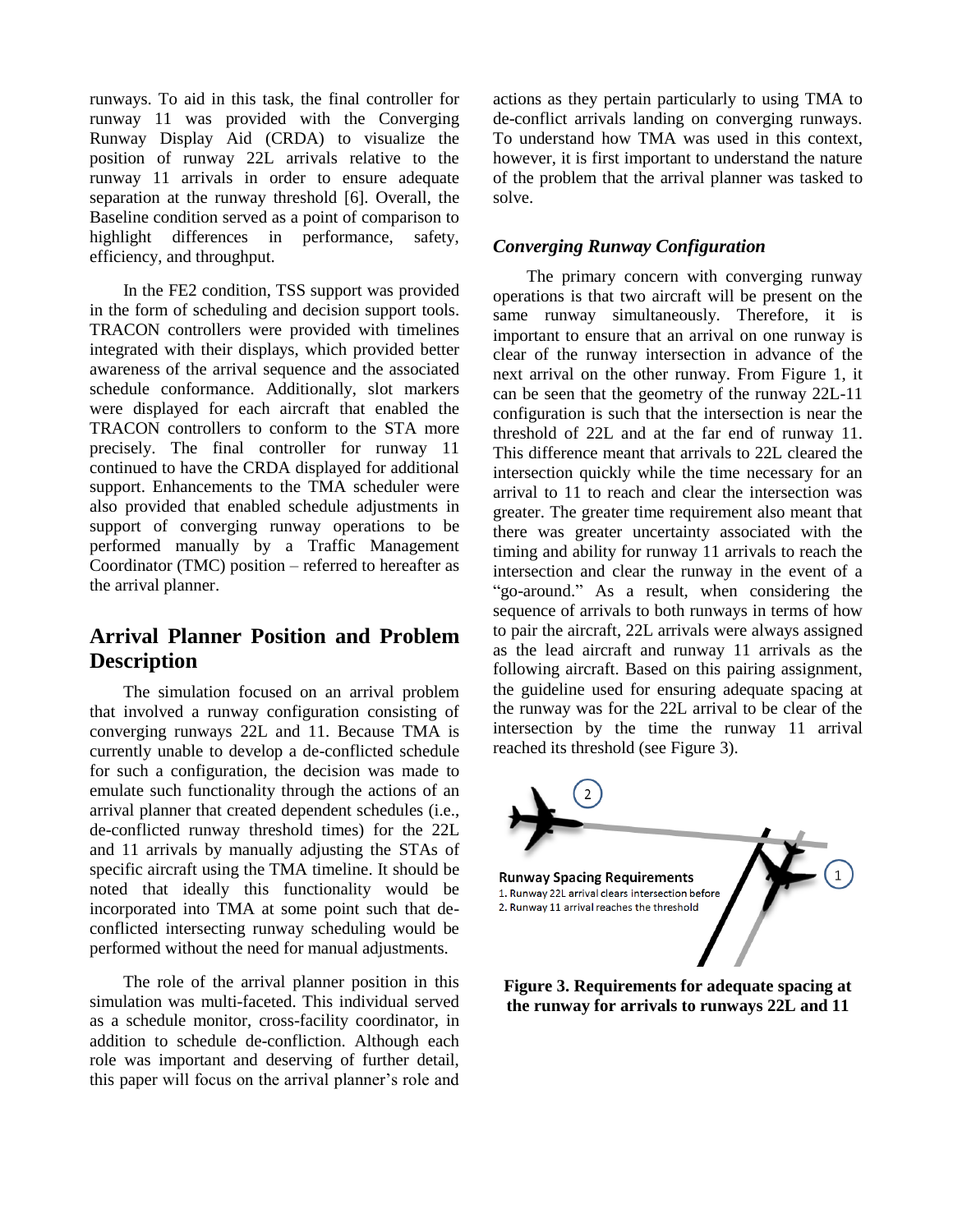## *Arrival Traffic*

The arrival scenarios developed for the simulation involved a mix of jet traffic from various directions scheduled over one of five meter fixes to the runways. Traffic to 22L was the predominant arrival flow and, after accounting for standard wake vortex spacing and a 0.3 nautical mile (NM) spacing buffer, resulted in a fairly tight TMA schedule with consistent and sustained demand. Runway 11 is used as an overflow runway in today's operations. Accordingly, the arrival flow to 11 was at a reduced rate with seven NM in-trail-spacing. However, the rate was still much higher than what is observed today. The in-trail spacing requirements for 22L arrivals were such that the schedule for 22L was created without need for extra spacing to accommodate arrivals to 11.

To aid the TRACON controllers in delivering arrivals to the schedule, slot markers were provided as a visual representation of an aircraft's STA (Figure 4). The slot markers allowed the controllers to quickly see where a given aircraft was relative to its STA and better estimate the actions required to bring it into conformance if necessary. The position of the slot markers was directly tied to the aircraft's STA, and, as a result, was affected by the arrival planner's adjustments to the schedule.



**Figure 4. Example of slot markers on a TRACON controller's display**

# **Arrival Planner Considerations and Strategies**

In the absence of TMA functionality for dependent runway scheduling to converging runways, the task of the arrival planner was to essentially create a dependent schedule for the two runways by ensuring that the STA for runway 11 arrivals was de-conflicted with the 22L arrivals in accordance with the requirement for the runway 11 arrival to reach the threshold only after the 22L arrival had cleared the intersection. The arrival planner was able to perform this task by manually interacting with the TMA timelines and adjusting the STAs of the arrivals to runway 11 so that they were appropriately paired with the 22L lead with proper spacing. What follows is an explanation of the considerations that the arrival planner needed to account for in performing this task as well as the strategies used.

### *Converging Runway Schedule De-confliction*

In order to facilitate the emulation of dependent scheduling to converging runways, the arrival planner was given a combined runway timeline in addition to the timelines for the individual runways as shown in Figure 5. This combined timeline combined the STAs for both runways on one side and their associated estimated time of arrival (ETA) on the other. By combining the two timelines into one, the arrival planner was able to see the scheduled and estimated order of arrivals to each runway relative to one another, which subsequently better enabled the identification and pairing of the appropriate arrivals.

To create a dependent, de-conflicted schedule in TMA for the 22L-11 configuration, the arrival planner first needed to identify eligible pairs for the two runways. Eligible pairings were decided upon according to the position of a 22L arrival's STA relative to a runway 11 arrival's STA on the combined runway timeline. Typically, the runway 22L arrival with its STA closest to the runway 11 arrival's STA was selected as the lead.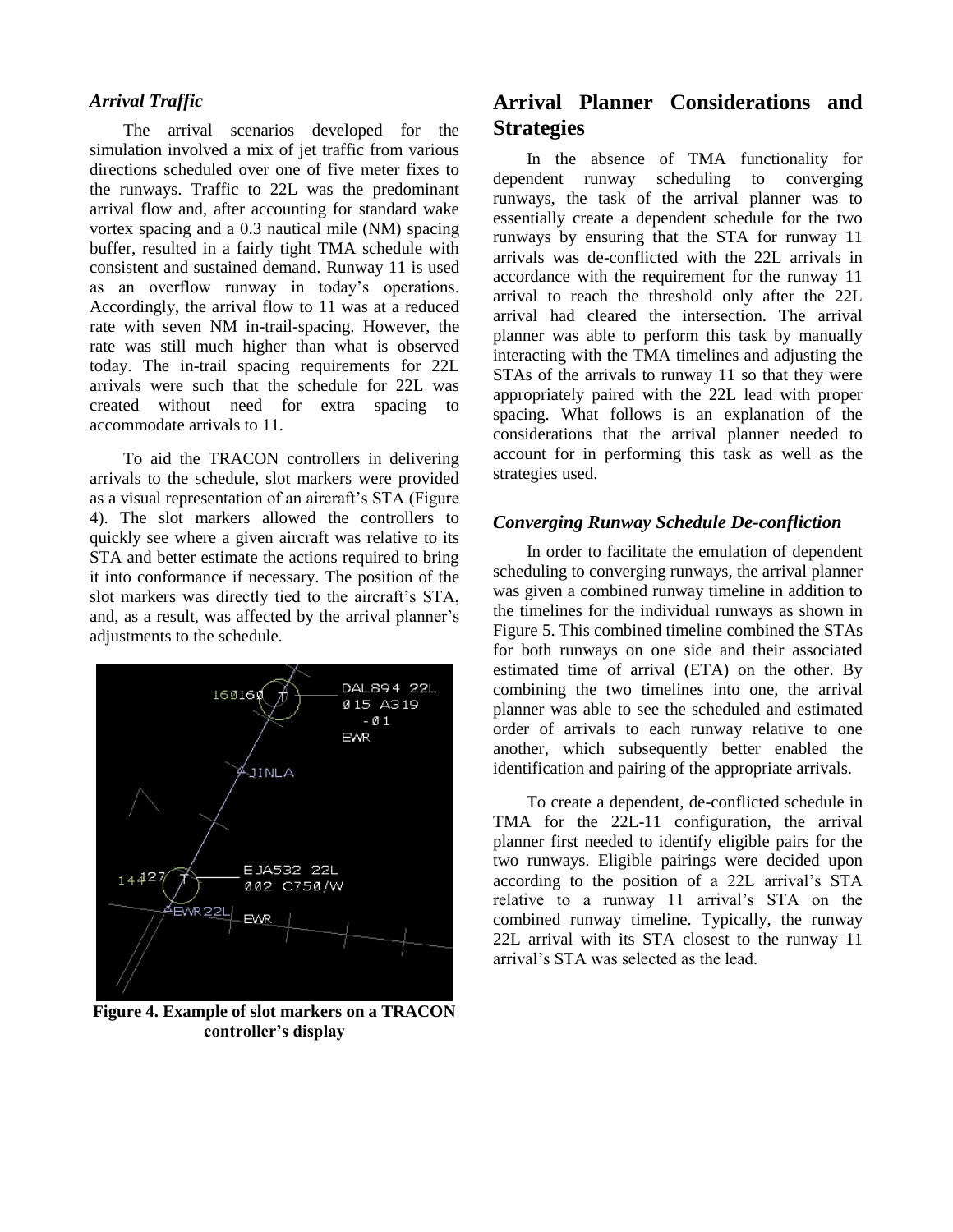

**Figure 5. TMA Timelines used by the arrival planner**

Once a pair was identified, the next step was for the arrival planner to adjust the 11 arrival's STA behind the 22L arrival's STA to ensure that the arrival pair was de-conflicted at the runway while providing proper spacing with subsequent arrivals. In performing schedule adjustments, three primary considerations were incorporated into the arrival planner's strategy:

- Timing and Location: When/where to adjust the schedule
- Coordination: Requirements for communication between arrival planner and facilities
- Inter-arrival spacing: The optimal spacing of a runway 11 arrival relative to its 22L lead and the next 22L arrival (i.e., the "sweet spot")

## *Timing and Location*

With respect to when and where to begin adjusting the TMA schedule, the arrival planner learned that it was best to begin adjustments as soon as possible before entering the TRACON airspace. This meant that as soon as both aircraft in a given pair had frozen STAs and stable ETAs, the arrival planner was able to begin making adjustments. The freeze horizons were configured such that the STAs for 22L arrivals were frozen before the 11 arrivals. Therefore, the arrival planner waited for the 11 arrival's ETA to stabilize and have its STA frozen, then proceeded to make the STA adjustment relative to its 22L lead.

## *Coordination*

Prior to the actual STA adjustment on the TMA timeline, some level of coordination between the arrival planner and the supervisors from the simulated en route and TRACON facilities took place. In the context of runway de-confliction, coordination simply involved notification of the arrival planner's intent for making a schedule adjustment on particular aircraft. This was done in order to ensure that controllers owning the affected aircraft could anticipate the schedule adjustment and subsequent delay re-calculation and work accordingly.

## *Inter-arrival spacing*

To create a de-conflicted, dependent schedule, the arrival planner worked to interleave runway 11 arrivals between successive 22L arrivals by manually adjusting the STAs of runway 11 arrivals on the combined TMA timeline. The arrival planner developed a strategy for performing this function by using the position or angle of the runway 11 arrival's STA leader line on the timeline, relative to its 22L lead, as a visual cue that translated to desired spacing at the runway. After exploring the effects of various angles, the arrival planner found that the ideal angle for ensuring a de-conflicted runway schedule was approximately 30 degrees. Figure 6 presents a basic sequence that the arrival planner followed in adjusting the schedule to achieve the desired runway spacing.

While effective during the simulation, the general method of runway de-confliction using visual cues is subject to potential complications and inconsistencies. For example, changes to the scale of the combined timeline would result in changes to the angles of the STA leader lines. Consequently, the adjustment angle used previously would no longer be effective. In order to eventually move toward a more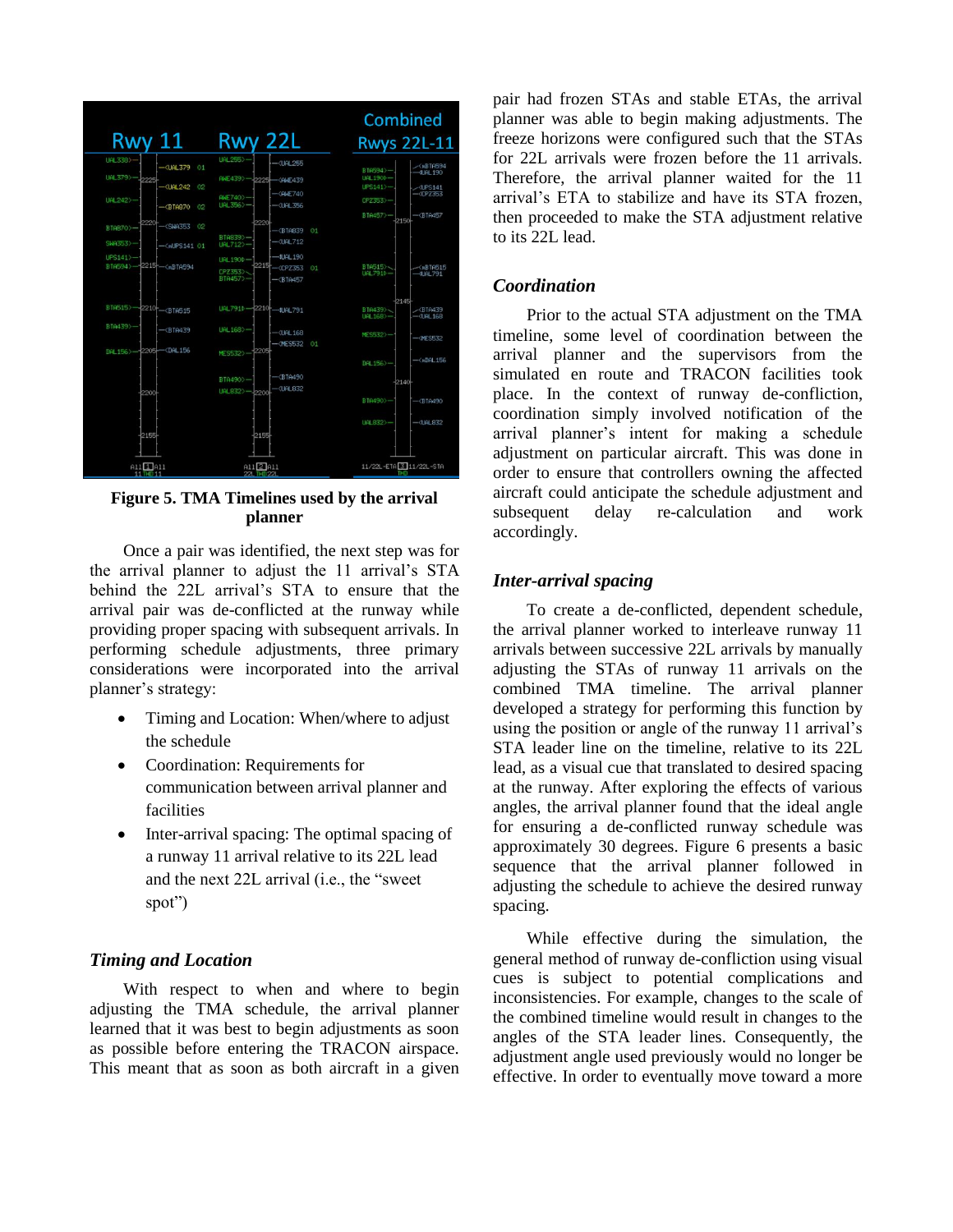algorithm-based approach to converging runway scheduling in TMA, an analysis of scheduling data was performed that examined how the manual adjustments by the arrival planner translated to differences in STA between converging arrivals.

## 1. Arrival pair identification



**Figure 6. Sequence of STA adjustment performed by arrival planner**

# **Quantitative Data from Arrival Planner's Strategies and Actions**

#### *STA adjustment strategy*

A total of 89 runway 22L-11 arrival pairs were examined in this analysis. In terms of how the arrival planner performed STA adjustments, Figure 7 presents the degree measurements of the runway 11 STA leader lines as translated from TMA screen recordings and superimposed on a protractor. From this presentation it can be seen that although there was some variance, the highest concentration of leader line angles was within the 25 to 30 degree range, confirming the reported strategy of the arrival planner. Figure 8 represents the translation of the angles into time in the form of a histogram with each bin containing the frequency of occurrences for adjustments that resulted in that particular bin's STA difference. The difference between the STAs was simply derived by subtracting the lead 22L arrival's STA from the trailing 11 arrival's adjusted STA.

From these results it can be seen that the schedule adjustments of the arrival planner most often resulted in between a 14- and 18- second difference between the 22L and 11 arrivals' STAs.



**Figure 7. Angle measurements of runway 11 STA adjustments made by the planner**



#### **Figure 8. Histogram of arrival pair STA differences following adjustments**

Given the results for the STA time differences, it was necessary to see how those values translated to arrival spacing at the runway. Earlier it was mentioned that the STAs for arrivals were represented on the TRACON controllers' displays as slot markers (see Figure 4). The slot markers were used as a visual reference for the controller to more easily assess the schedule conformance of an arrival by comparing the position of the aircraft relative to its slot marker. An important dimension to the arrival planner's adjustments, therefore, was that the resulting STA differences needed to account for some measure of variation in aircraft position. This basically meant that the adjustment of the 11 arrival's STA needed to provide enough buffer so that the aircraft could be at the leading edge of its slot marker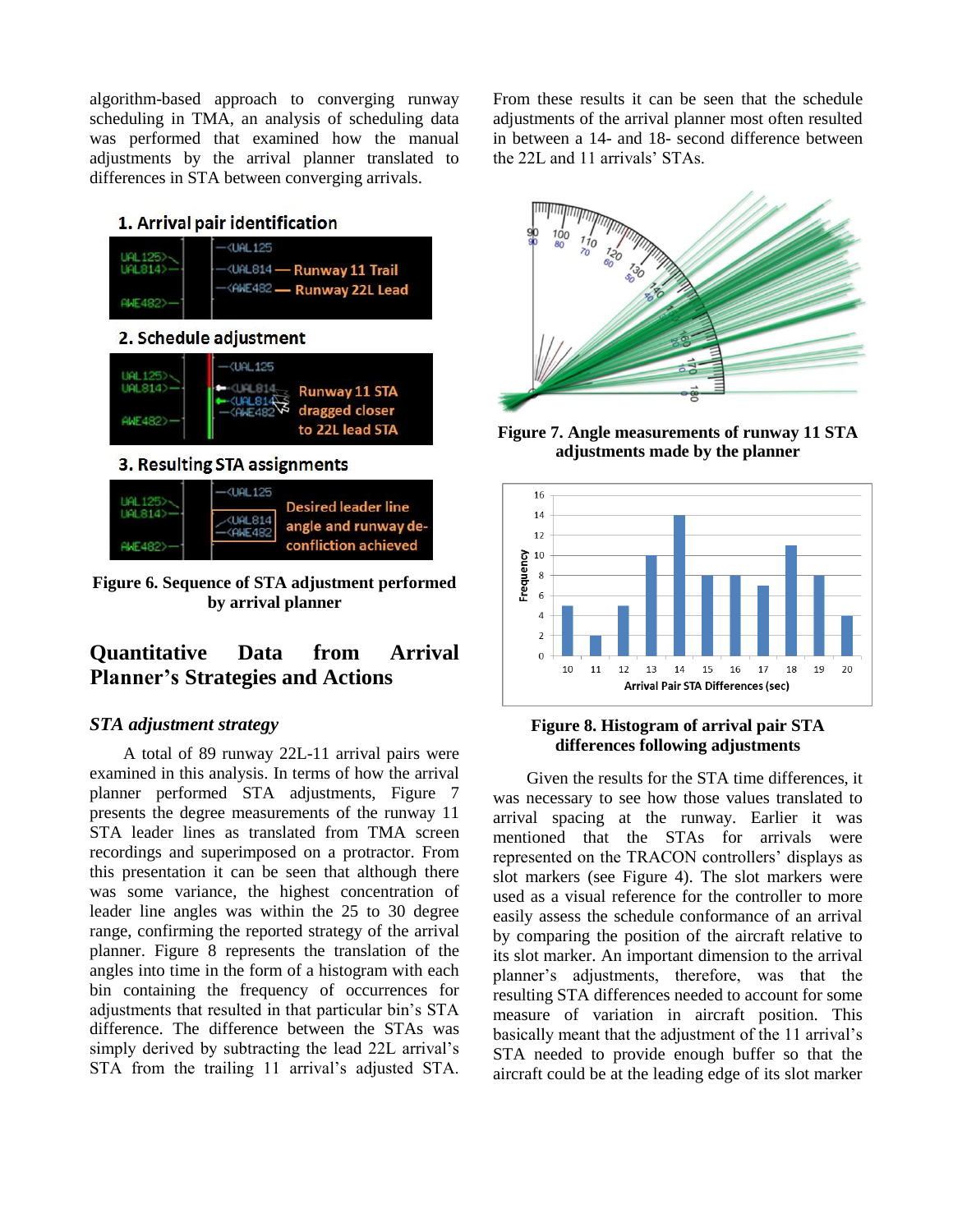and the 22L could be at the trailing edge of its slot marker and still allow for the 22L to clear the intersection before the 11 reached the threshold.

A review of screen recordings from the Final controller for runway 11 was conducted on a number of arrival sequences to determine the effectiveness of different STA offset values at providing adequate spacing at the converging runways. From this review it was found that the 13- and 14-second STA differences were adequate, but left little room for imprecision. Fifteen seconds and greater appeared to provide enough buffer. Figure 9 presents an example of an arrival pair that was given the predominant 14 second STA offset where it can be seen that the runway 11 arrival could have been at the leading edge of its slot marker and would have allowed for the 22L arrival to be at the trailing edge of its slot marker and have tight yet adequate separation through the runway intersection. It should be noted that the arrival planner was careful to avoid scheduling the trailing runway 11 arrival too far off of its lead for fear of not providing enough separation between it and the next 22L arrival. Such a situation could result in a cascade effect where all subsequent arrivals need to be pushed back.



**Figure 9. Example of a 14-second STA difference with resulting slot marker location and arrival pair spacing at the runway**

## *Reduced Vectoring*

The Baseline condition lacked the enhancements of slot markers and planner-invoked STA adjustments available in FE2. As a result, the final

controller for runway 11 was required to anticipate the sequence and spacing of the 22L arrivals in order to safely deliver the runway 11 arrivals between the 22L arrivals. Through coordination, the CRDA, and expertise, the runway 11 final controller was able to deliver arrivals better than one might expect given the nature of the task. However, the means to do so required a great deal of vectoring as shown in the top panel of Figure 10. The plotted trajectories within the bounds of the orange box show the vectoring that was required in order to fit the runway 11 between the runway 22L arrivals. In contrast, the bottom panel of Figure 10 shows that there was no need for vectoring in the FE2 condition due to the work of the arrival planner in adjusting the schedule to integrate the runway 11 arrivals with the runway 22L arrivals.



**Figure 10. Comparison of arrival trajectories between Baseline (top) and FE2 (bottom)**

## *Delivery to Threshold*

Following the examination of arrival trajectories and the differences in required vectoring, the next step in understanding the impact of manual converging runway scheduling was to see how well the runway 11 arrivals were delivered to the runway relative to their leads on 22L. The focus of this part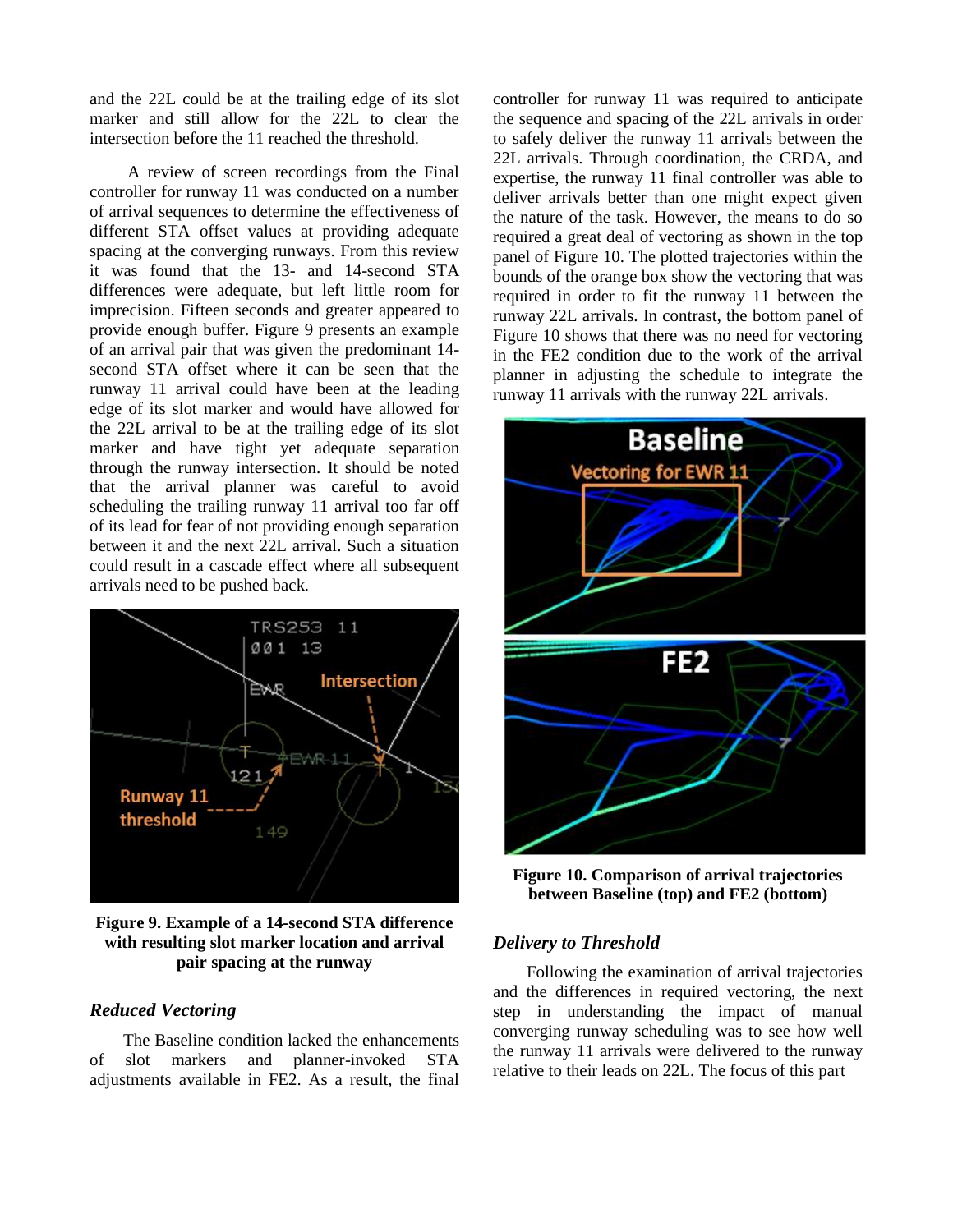

**Figure 11. Location of runway 11 arrivals at time of runway 22L lead clearing the intersection**

of the analysis was to determine the location of the runway 11 arrivals at the time that their respective 22L leads were just clear of the runway intersection. Figure 11 presents the results of this analysis where it can be seen that the location for the runway 11 arrivals in the Baseline condition (plotted in green) are much more widely spread compared to those in FE2 (plotted in yellow), which are more tightly packed within one mile of the threshold. Figure 12 presents histograms for the distribution of distances per condition with confirmation of this spread: the distribution in FE2 (bottom) is much more tightly clustered around one nautical mile of the threshold whereas the Baseline results (top) are much flatter, widely distributed, and skewed to the right.



**Figure 12. Histogram of distances to runway 11 threshold at time of 22L lead clearing intersection**

Results from this analysis speak to the effectiveness and benefit of the arrival planner's schedule adjustments in that the runway 11 arrivals were able to be delivered more predictably and uniformly. In doing so, the landing rate was increased significantly and was accomplished without the need for vectoring or excessive control instructions on the part of the final controller. The planner adjustments also enabled safer arrival operations due to the greater predictability of runway 11 arrivals and the fact that they were able to maintain their trajectories down to the runway.

## *"Go-around" Violations*

The evidence for a higher level of safety enabled by the arrival planner's schedule adjustments can be found in the number of "go-around" violations that occurred in each condition. In today's air traffic operations, a "go-around" can be a very costly event, often with follow-on effects that persist well after. In this simulation, a "go-around" violation was said to have occurred if the runway 11 arrival reached the threshold prior to the runway 22L arrival clearing the intersection or the next 22L arrival was less than 1.5 nautical miles away. In the Baseline condition, a total of 17 such "go-around" violations occurred, which translated to 26% of arrivals resulting in a "goaround." In contrast, there were only three violations in the FE2 condition, which translated to 5% of arrivals. Upon further examination, the three "goaround" cases observed in the FE2 condition were more like edge cases in that they occurred at the upper and lower bounds of the distance criteria. Figure 13 presents a histogram of runway 22L arrival distances to the intersection when the runway 11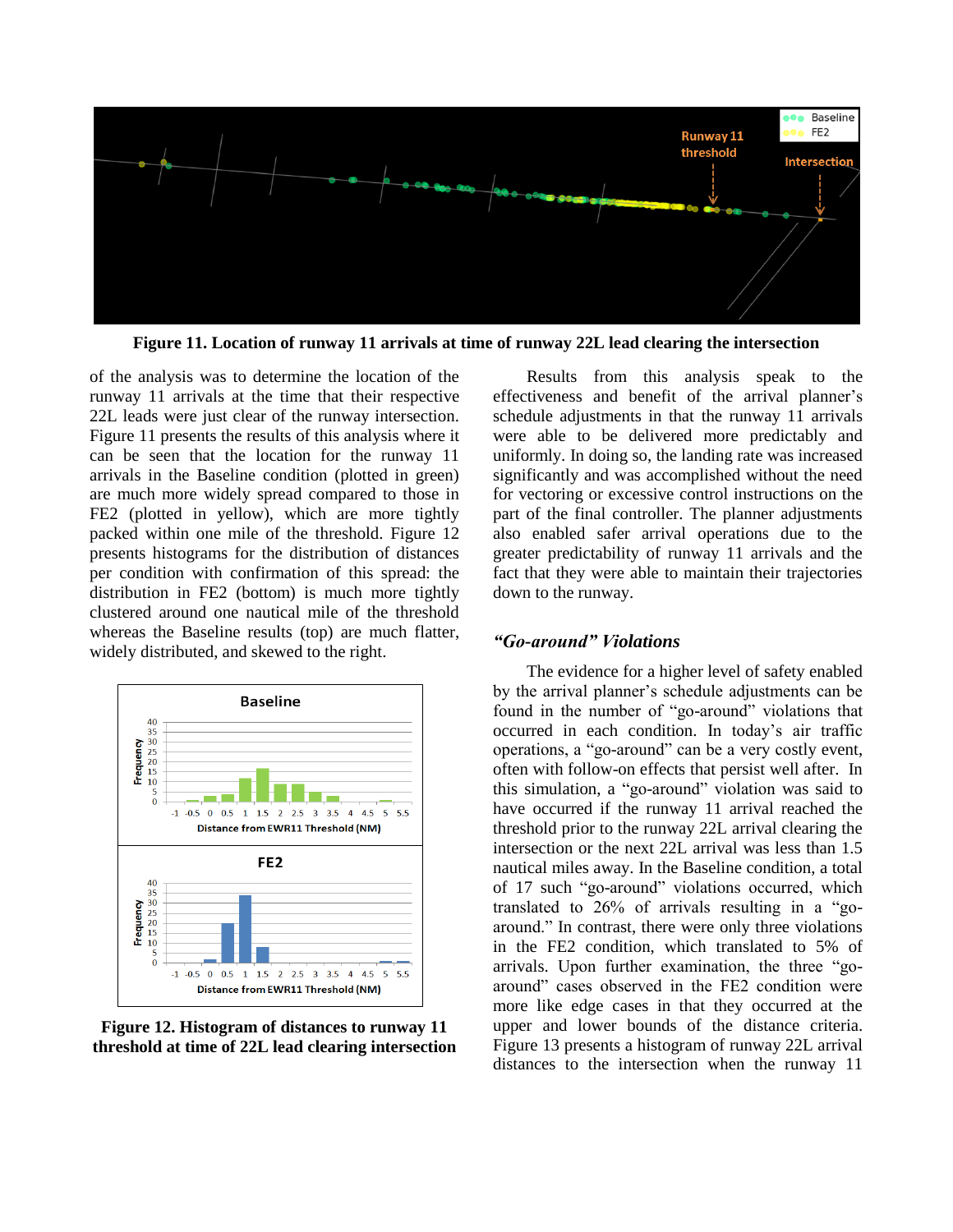arrival had reached the threshold. As noted, the distances in the FE2 condition were just at the edges to be considered a "go-around," whereas the majority of cases in the Baseline condition were squarely within the violation distances.



**Figure 13. Go-around violation distances for Baseline (green) and FE2 (blue) conditions**

## **Summary**

A novel application of TMA to converging runway operations was tested in a human-in-the-loop simulation. An arrival planner developed strategies for creating a de-conflicted converging runway schedule that involved manually adjusting runway 11 arrival STAs relative to 22L arrival STAs on the TMA timeline. This approach resulted in arrival operations that reduced the need for vectoring runway 11 arrivals onto final, enabled more predictable and uniform delivery, and resulted in fewer "go-around" violations.

Improvements to EWR operations, at least in the 22L-11 configuration, hinges on having a dependent runway scheduler for converging runways. In this simulation, a human operator was able to manually create this schedule. However, it would be preferable that the scheduler itself had this functionality because otherwise, it requires a highly skilled arrival planner to be on position to do a fairly manual, intensive job for the concept to work. In order to define the tool requirements for dependent scheduling functionality, this paper described 1) the best heuristic strategies that our arrival planner participant developed and 2) converted those strategies into time-based constraints that can be then implemented in the scheduling tool.

## **Next Steps**

After the simulation was completed, the individual that served as the arrival planner provided feedback on issues in TMA that would benefit from change. Perhaps the primary issue identified was the inability of TMA to assign an STA through a nonmanual reschedule that resulted in any amount of negative delay. The arrival planner reported that approximately 60-70% of manual schedule adjustments performed involved moving an arrival's STA forward in time resulting in small but negative delay. The amount of delay created was considered well within reason for the TRACON to be able to absorb without difficulty. Alternatively, attempts to reschedule to an earlier slot often resulted in an aircraft's STA getting shifted essentially to the back of the line, incurring significant positive delay and requiring extra steps to resolve. The ability for TMA to reschedule forward in time would have streamlined the arrival planner's task and enable greater levels of coordination and earlier responses to pending problems.

## **References**

[1] Department of Transportation, Inspector General Office, 2010, NY flight delays have three main causes, but more work is needed to understand their nationwide effect. Retrieved September 11, 2014 from:

[https://www.oig.dot.gov/sites/default/files/NY%20De](https://www.oig.dot.gov/sites/default/files/NY%20Delays%20Final.pdf) [lays%20Final.pdf](https://www.oig.dot.gov/sites/default/files/NY%20Delays%20Final.pdf)

[2] Thipphavong, J., Jung, J., Swenson, H., Martin, L., Lin, M., and Nguyen, J., 2013, Evaluation of the Terminal Sequencing and Spacing System for Performance-Based Navigation Arrivals, *32nd Digital Avionics Systems Conference, Syracuse, NY*.

[3] Swenson, H. N., Hoang, T., Engelland, S., Vincent, D., Sanders, T., Sanford, B., and Heere, K., 1997, Design and Operational Evaluation of the Traffic Management Advisor at the Fort Worth Air Route Traffic Control Center, *1st USA/Europe ATM R&D Seminar, Saclay, France*.

[4] Kupfer, M., Callantine, T., Martin, L., et. al., 2011, Controller Support Tools for Schedule-Based Terminal-Area Operations, *9th USA/Europe ATM R&D Seminar, Berlin, Germany*.